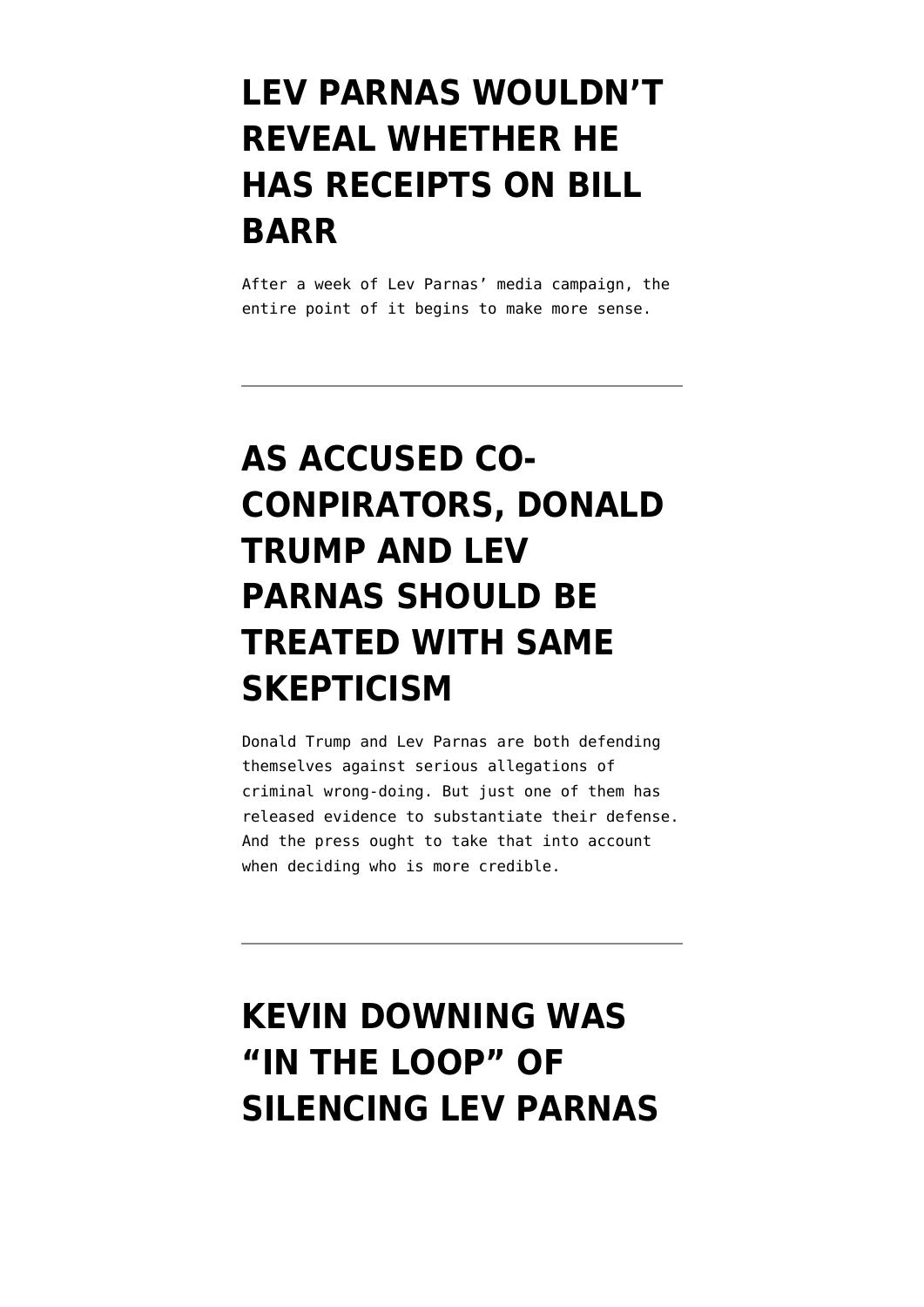#### **[ON OCTOBER 8](https://www.emptywheel.net/2020/01/18/kevin-downing-was-in-the-loop-of-silencing-lev-parnas-on-october-8/)**

Lev Parnas appears to believe he was arrested when and how he was to keep him silent.

# **[THE PROCEDURAL](https://www.emptywheel.net/2020/01/17/the-procedural-hilarity-of-sidney-powells-attempt-to-blow-up-mike-flynns-plea-deal/) [WEAKNESS OF SIDNEY](https://www.emptywheel.net/2020/01/17/the-procedural-hilarity-of-sidney-powells-attempt-to-blow-up-mike-flynns-plea-deal/) [POWELL'S ATTEMPT TO](https://www.emptywheel.net/2020/01/17/the-procedural-hilarity-of-sidney-powells-attempt-to-blow-up-mike-flynns-plea-deal/) [BLOW UP MIKE FLYNN'S](https://www.emptywheel.net/2020/01/17/the-procedural-hilarity-of-sidney-powells-attempt-to-blow-up-mike-flynns-plea-deal/) [PLEA DEAL](https://www.emptywheel.net/2020/01/17/the-procedural-hilarity-of-sidney-powells-attempt-to-blow-up-mike-flynns-plea-deal/)**

Sidney Powell has been planning the high stakes bid to overturn Flynn's plea for six months. But she still doesn't seem to have come up with a good reason for it.

# **[IT WAS ALL \[FRUMAN'S\]](https://www.emptywheel.net/2020/01/17/it-was-all-frumans-contacts-in-ukraine/) [CONTACTS IN UKRAINE](https://www.emptywheel.net/2020/01/17/it-was-all-frumans-contacts-in-ukraine/)**

In the story Lev Parnas is currently selling to the press, he only got meetings with corrupt Ukrainians by invoking Trump's name. But he let slip last night that Igor Fruman's network has an important role, too.

#### **[PARNAS' THREE-WAY:](https://www.emptywheel.net/2020/01/17/john-dowd-has-already-confirmed-a-key-part-of-lev-parnas-story/)**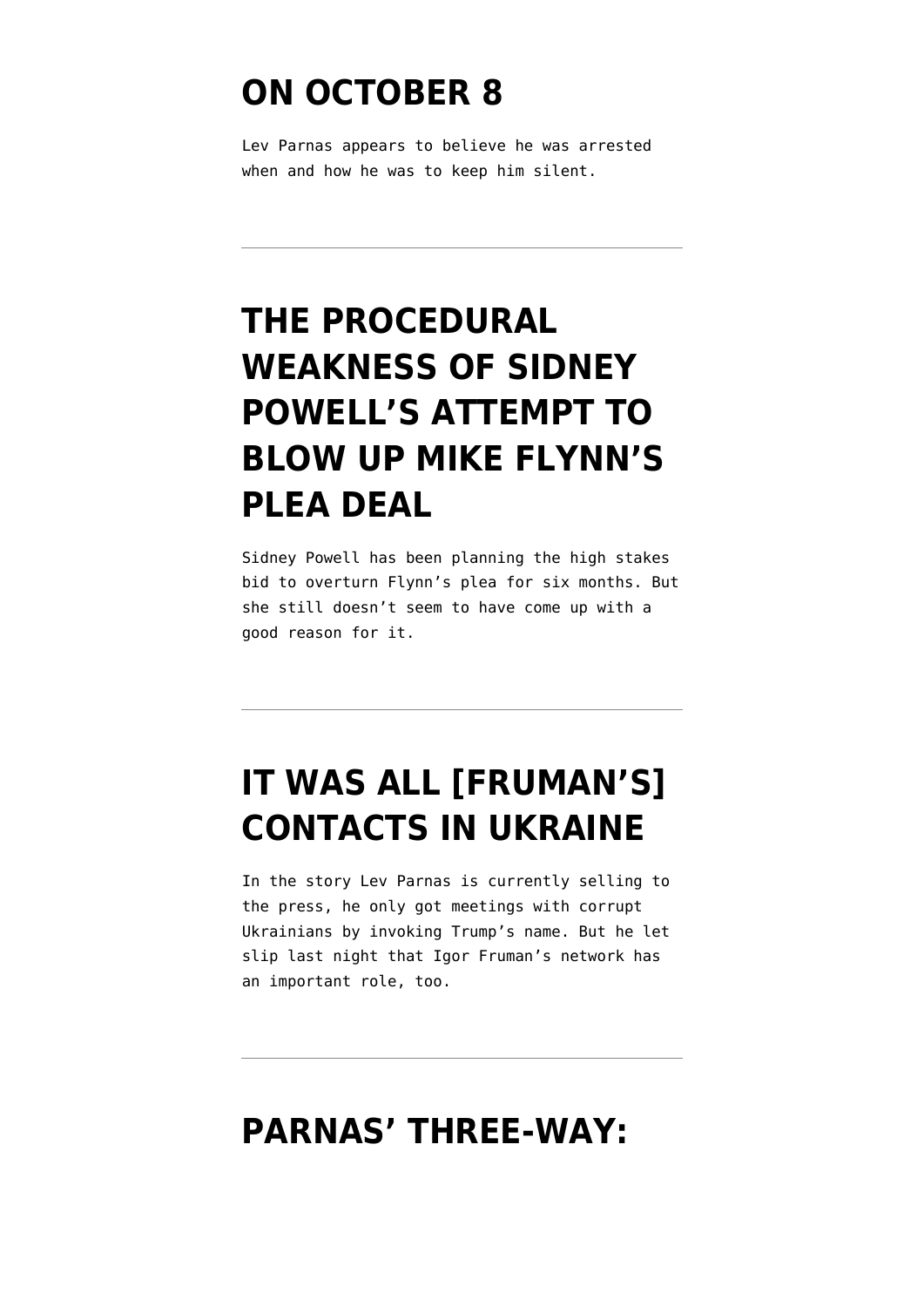# **[JOHN DOWD HAS](https://www.emptywheel.net/2020/01/17/john-dowd-has-already-confirmed-a-key-part-of-lev-parnas-story/) [ALREADY CONFIRMED A](https://www.emptywheel.net/2020/01/17/john-dowd-has-already-confirmed-a-key-part-of-lev-parnas-story/) [KEY PART OF LEV](https://www.emptywheel.net/2020/01/17/john-dowd-has-already-confirmed-a-key-part-of-lev-parnas-story/) [PARNAS' STORY](https://www.emptywheel.net/2020/01/17/john-dowd-has-already-confirmed-a-key-part-of-lev-parnas-story/)**

John Dowd confirmed in October that some of the more inflammatory allegations Lev Parnas is making are true.

# **[LEV PARNAS' CLAIMS TO](https://www.emptywheel.net/2020/01/16/lev-parnas-claims-to-be-following-the-opinion-of-his-clique-on-yovanovitch-are-demonstrably-false/) [BE FOLLOWING THE](https://www.emptywheel.net/2020/01/16/lev-parnas-claims-to-be-following-the-opinion-of-his-clique-on-yovanovitch-are-demonstrably-false/) [OPINION OF HIS CLIQUE](https://www.emptywheel.net/2020/01/16/lev-parnas-claims-to-be-following-the-opinion-of-his-clique-on-yovanovitch-are-demonstrably-false/) [ON YOVANOVITCH ARE](https://www.emptywheel.net/2020/01/16/lev-parnas-claims-to-be-following-the-opinion-of-his-clique-on-yovanovitch-are-demonstrably-false/) [DEMONSTRABLY FALSE](https://www.emptywheel.net/2020/01/16/lev-parnas-claims-to-be-following-the-opinion-of-his-clique-on-yovanovitch-are-demonstrably-false/)**

Parnas' claims to have followed the opinion of those around him rather than led pretty demonstrably conflict with the way he incited Trump to fire Marie Yovanovitch a year before Trump ultimately did so.

## **[GAO'S DETERMINATION](https://www.emptywheel.net/2020/01/16/gaos-determination-that-trump-broke-the-law-raises-the-stakes-of-senate-exoneration/) [THAT TRUMP BROKE THE](https://www.emptywheel.net/2020/01/16/gaos-determination-that-trump-broke-the-law-raises-the-stakes-of-senate-exoneration/) [LAW RAISES THE](https://www.emptywheel.net/2020/01/16/gaos-determination-that-trump-broke-the-law-raises-the-stakes-of-senate-exoneration/) [STAKES OF SENATE](https://www.emptywheel.net/2020/01/16/gaos-determination-that-trump-broke-the-law-raises-the-stakes-of-senate-exoneration/)**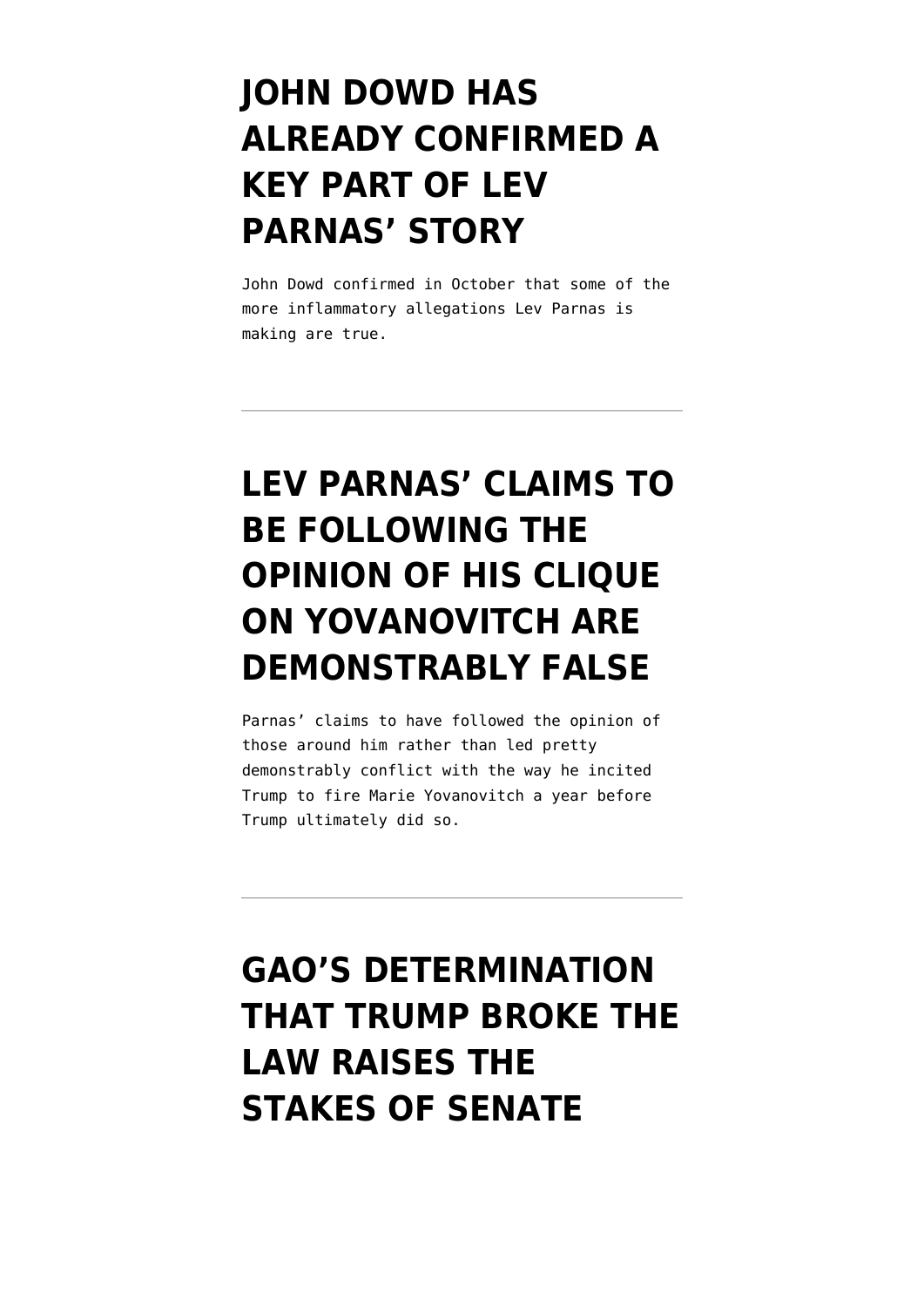#### **[EXONERATION](https://www.emptywheel.net/2020/01/16/gaos-determination-that-trump-broke-the-law-raises-the-stakes-of-senate-exoneration/)**

GAO unsurprisingly came to the same conclusion that Mick Mulvaney confessed to back in October: by withholding the Ukraine security support without telling Congress, Trump broke the law. Sadly, that won't affect Republican actions in the Senate impeachment trial.

# **[THE PARNAS FILES](https://www.emptywheel.net/2020/01/15/the-parnas-files-raise-the-import-of-dojs-failure-to-connect-the-dots-on-the-whistleblower-complaint/) [RAISE THE IMPORT OF](https://www.emptywheel.net/2020/01/15/the-parnas-files-raise-the-import-of-dojs-failure-to-connect-the-dots-on-the-whistleblower-complaint/) [DOJ'S FAILURE TO](https://www.emptywheel.net/2020/01/15/the-parnas-files-raise-the-import-of-dojs-failure-to-connect-the-dots-on-the-whistleblower-complaint/) [CONNECT-THE-DOTS ON](https://www.emptywheel.net/2020/01/15/the-parnas-files-raise-the-import-of-dojs-failure-to-connect-the-dots-on-the-whistleblower-complaint/) [THE WHISTLEBLOWER](https://www.emptywheel.net/2020/01/15/the-parnas-files-raise-the-import-of-dojs-failure-to-connect-the-dots-on-the-whistleblower-complaint/) [COMPLAINT](https://www.emptywheel.net/2020/01/15/the-parnas-files-raise-the-import-of-dojs-failure-to-connect-the-dots-on-the-whistleblower-complaint/)**

Last night, HPSCI [released](https://intelligence.house.gov/news/documentsingle.aspx?DocumentID=903) some of Lev Parnas' files that were seized as part of the investigation into Rudy Giuliani and his grifters.

The most important [document](https://intelligence.house.gov/uploadedfiles/20200114_-_hpsci_transmittal_letter_to_hjc_-_new_evidence_attachment.pdf), for the legal impeachment case against Donald Trump, is a letter Rudy sent to Volodymyr Zelensky stating clearly that he was contacting the Ukrainian president as Trump's personal lawyer, not a government lawyer.

Just to be precise, I represent him as a private citizen, not as President of the United States.

It makes it clear that — contrary to the Republican cover story — Rudy and Zelensky both knew they were negotiating a personal benefit for Trump, not a benefit to the US.

But the most important files showing Trump's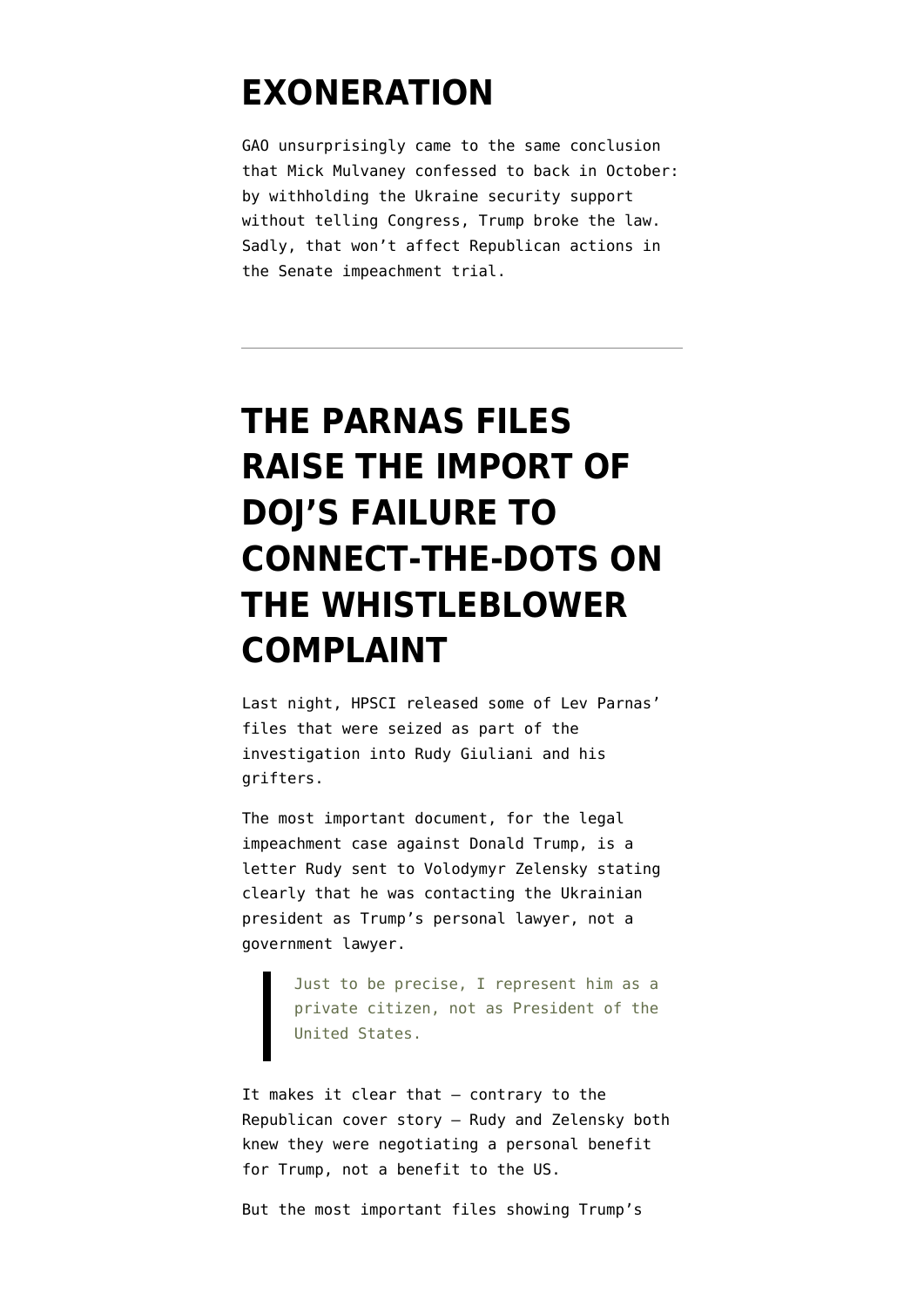abuse of power are texts between Parnas and [a](https://www.thedailybeast.com/who-is-robert-f-hyde-the-trump-donor-who-apparently-tracked-marie-yovanovitch) [thoroughly American grifter](https://www.thedailybeast.com/who-is-robert-f-hyde-the-trump-donor-who-apparently-tracked-marie-yovanovitch), Robert F. Hyde, who appears to have had people on the ground in Kyiv surveilling Marie Yovanovitch in the days before she was recalled. He not only appears to have known precisely where she was, but he seemed to suggest to Parnas that he could have her assassinated for a price. "Guess you can do anything in the Ukraine with money," he quipped.

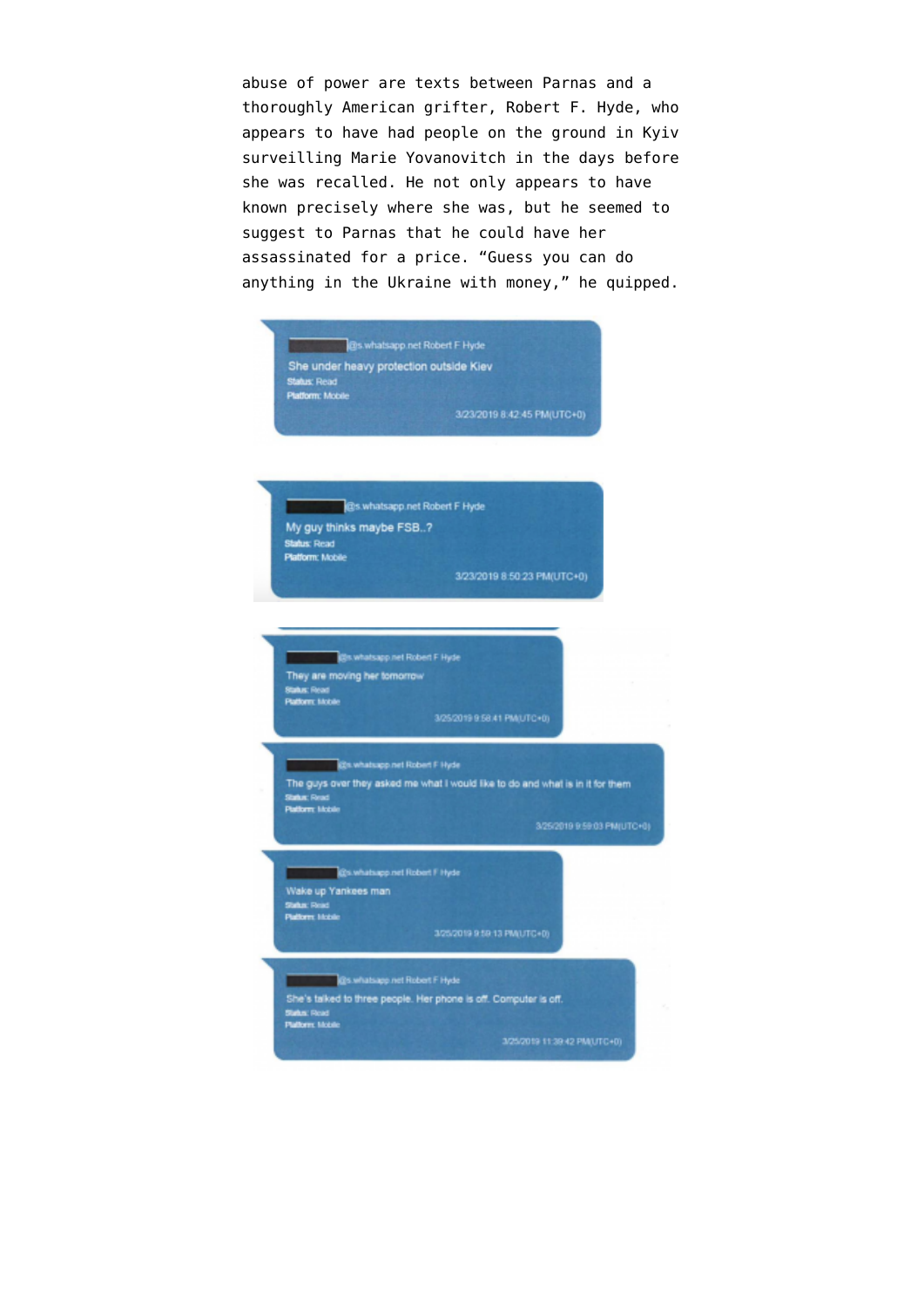

Viewed in isolation, these comments are (at least) a chilling indication of the lengths to which Trump supporters will go to push his conspiracies.

But viewed in light of Trump's [comment](https://www.cnn.com/2019/09/25/politics/donald-trump-ukraine-transcript-call/index.html) to Zelensky about Yovanovitch — "Well, she's going to go through some things" — it suggests a direct tie between Trump and the more sordid things that Parnas was doing.

Which makes DOJ's remarkable failure to connect the dots on the whistleblower complaint all the more damning.

As I have [laid out,](https://www.emptywheel.net/2019/11/07/after-engaging-in-multiple-overt-acts-benefitting-a-conspiracy-bill-barr-has-kerri-kupec-commit-the-most-overt-act/) by August 15, top people at DOJ knew of the complaint and knew that Trump had invoked the Attorney General in his comments to Zelensky. Perhaps ten days later, DOJ got the [full complaint](https://intelligence.house.gov/uploadedfiles/20190812_-_whistleblower_complaint_unclass.pdf) from the whistleblower, discussing the call itself but also the larger context. Based on a claim that there was no first hand reporting in the complaint, DOJ evaluated just the [MEMCON](https://www.whitehouse.gov/wp-content/uploads/2019/09/Unclassified09.2019.pdf) in their review of whether or not a crime was committed, not the complaint as a whole. (Not only was the claim that the whistleblower offered no first hand information false — he was in the loop on the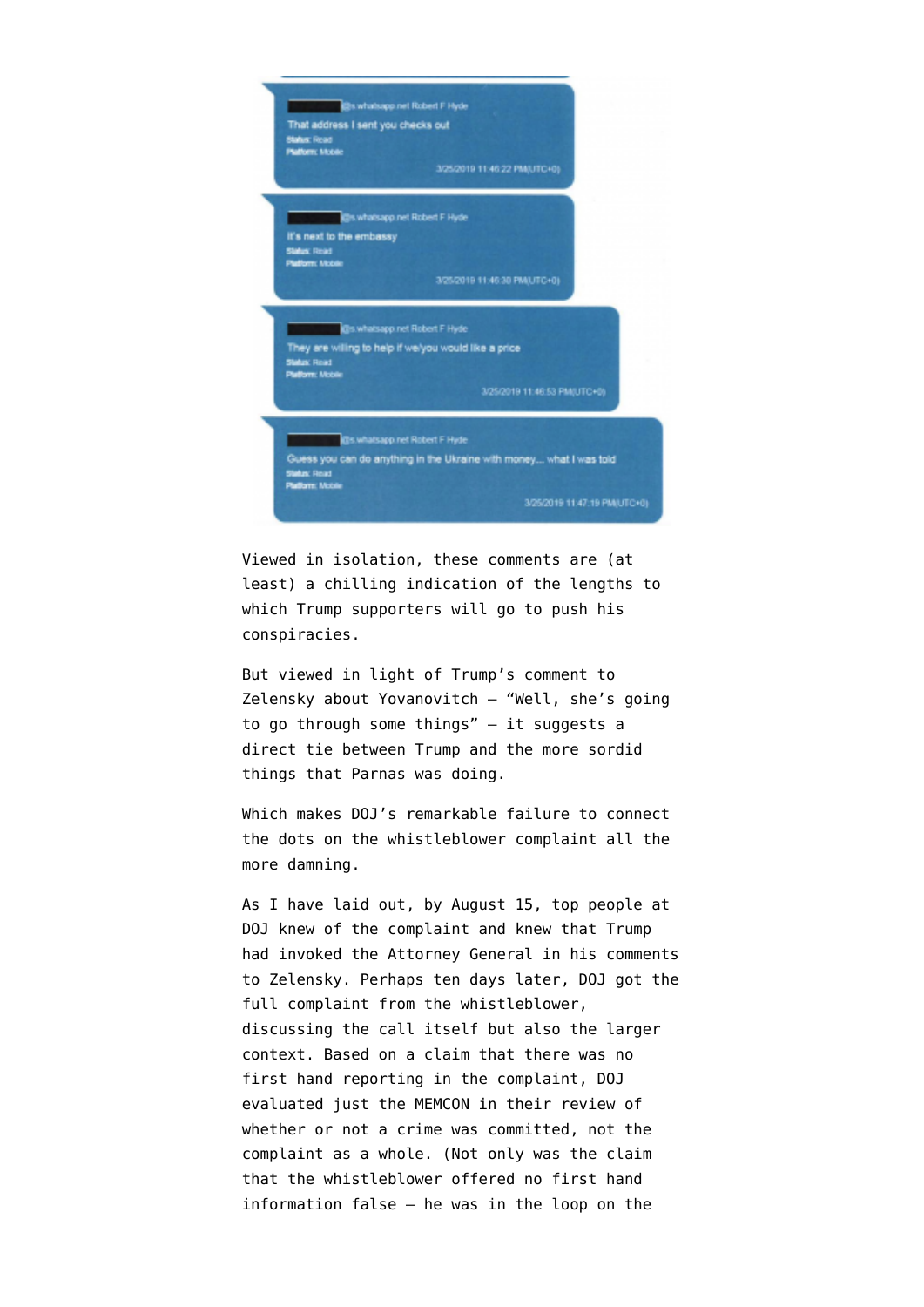July 18 call and July 23 and 26 meetings about withholding aid — but the complaint included concerns about withholding funding not mentioned on the call.) They quickly publicly declared that the call did not constitute a campaign finance violation, and then did not share the complaint with the FEC (which could have imposed civil penalties) and tried to prevent Congress from obtaining the complaint.

By reviewing the MEMCON instead of the full complaint, DOJ avoided doing what would be normal connect-the-dots database searches on all the names included in it, which — because the whistleblower included multiple references to and a link to [this article,](https://www.occrp.org/en/investigations/meet-the-florida-duo-helping-giuliani-dig-dirt-for-trump-in-ukraine) would have included searches on Parnas and Igor Fruman. As this table makes clear, if DOJ had done that basic connect-the-dots work they do when assessing tips, they would have found the investigation at SDNY — which Bill Barr had been briefed on when he was confirmed as AG and Jeffrey Rosen probably knew about as well.

| Date                                                 | Location                                                       | Information                                                                                                                                                                                                                                                                                                                    |
|------------------------------------------------------|----------------------------------------------------------------|--------------------------------------------------------------------------------------------------------------------------------------------------------------------------------------------------------------------------------------------------------------------------------------------------------------------------------|
| Prior to February                                    | SDNY                                                           | March 3, 2018: Igor Fruman attends event<br>April 11, 2018: GEP created<br>Early May, 2018: Fruman and Parnas attend White House event<br>May 17, 2018: GEP donates \$325,000 to American First Action<br>June 21, 2018: GEP donates \$50,000 to Ron DeSantis<br>June 25, 2018: Fruman and Lev Parnas max out to Pete Sessions |
| After February 14                                    | Barr                                                           | Briefing on SDNY investigation                                                                                                                                                                                                                                                                                                 |
| May                                                  | Unknown                                                        | Rudy dossier including anti-Yovanovitch material sent from White House to<br>Mike Pompeo, including draft John Solomon column emailed to Joe<br>DiGenova, Victoria Toensing, and Lev Parnas                                                                                                                                    |
| June 20                                              | <b>SDNY</b>                                                    | Parnas vehicle Aaron Investments receives \$1,260,329.80 wire transfer.<br>marked GEP, from a Miami real estate attorney named Russell Jacobs who<br>specializes in laundering foreign money                                                                                                                                   |
| August 15                                            | John Demers (NSD).<br>then Jeffrey Rosen,<br>Brian Benczkowski | Multiple people had raised concerns about Mr. Trump's call<br>Contents of transcript, including Trump's invocation of Bill Barr and Rudy<br>Giuliani and requests for dirt on 2016 and Biden                                                                                                                                   |
| Late August                                          | Public integrity                                               | Complete whistleblower complaint, including concerns about OMB withholding<br>aid and repeated references (though not by name) to profile on Parnas and<br>Fruman                                                                                                                                                              |
| Unknown date (several<br>weeks before October<br>18) | Brian Benczkowski<br><b>Fraud prosecutors</b>                  | Rudy and two other lawyers pitch bribery defendant                                                                                                                                                                                                                                                                             |

And had DOJ tied the call to Zelensky — with its reference to potential violence targeting Yovanovitch — it would have immediately implicated Trump far more deeply in some really corrupt shit.

As if by magic, DOJ failed to do those searches, and therefore failed to obtain official notice that the President was personally involved with a grift that SDNY was close to indicting.